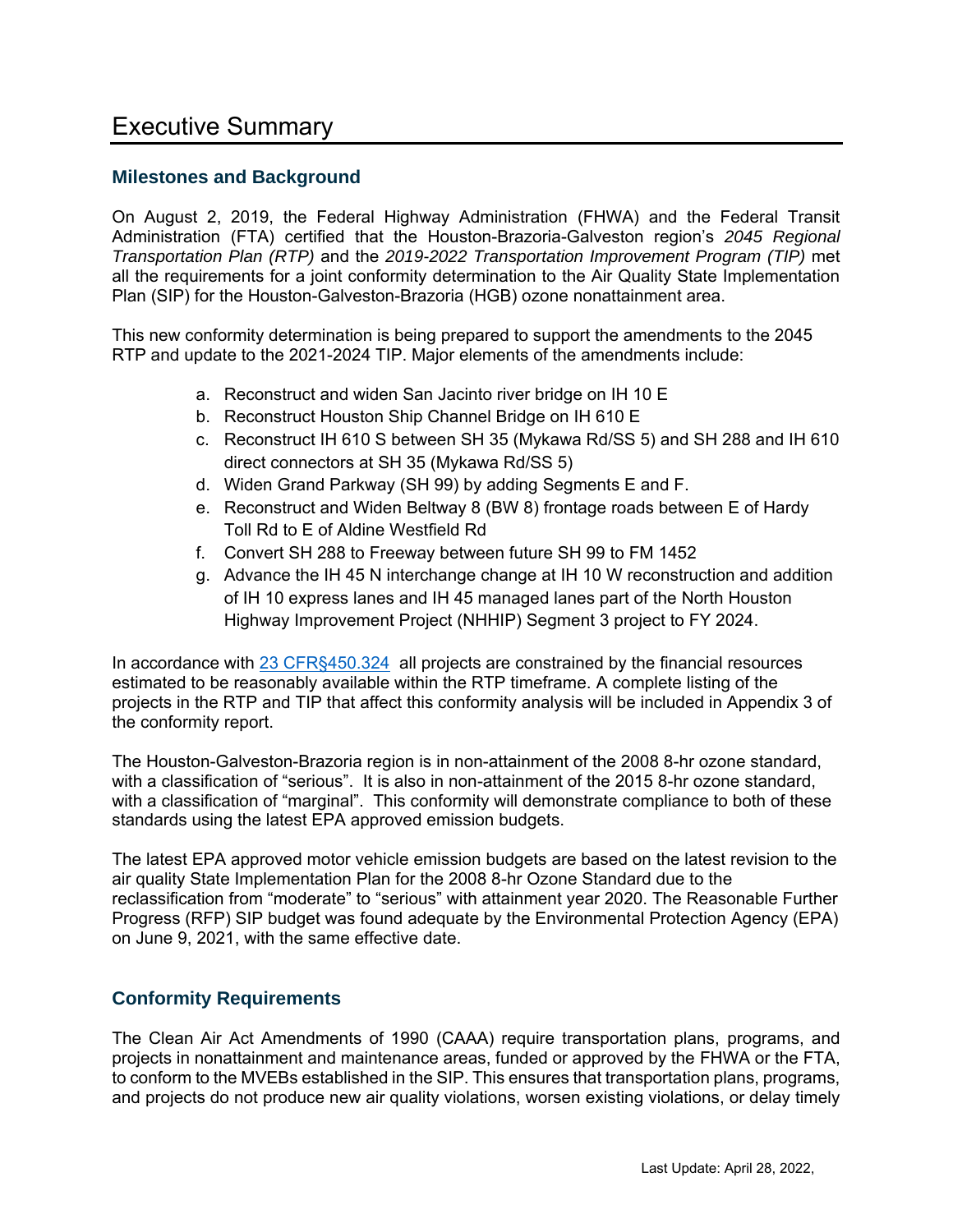attainment to National Ambient Air Quality Standards (NAAQS). Conformity analysis requirements include:

- Use the latest planning assumptions
- Analysis based on the latest emission estimation model available
- Interagency consultation, and a public involvement process, must be conducted during the analysis
- Timely implementation of Transportation Control Measures (TCMs)
- An RTP and TIP that are consistent with the MVEBs established in the applicable SIP (if there is an adequate or approved SIP budget), and
- Inclusion of all regionally significant projects expected in the nonattainment and maintenance area in the RTP and TIP

## **Regional Inventory**

This conformity analysis developed an air quality regional inventory of the HGB nonattainment area. It accounts for emissions resulting from the nonattainment area's transportation plans, including all regionally significant projects and the effects of emission control programs, such as the inspection and maintenance programs.

### **Motor Vehicle Emission Budgets**

The 2020 budgets established in the HGB RFP SIP for the serious classification are as follows:

| <b>RFP Demonstration Budgets (t/d)</b> |            |            |  |  |  |
|----------------------------------------|------------|------------|--|--|--|
| Year                                   | <b>NOx</b> | <b>VOC</b> |  |  |  |
| 2020                                   | 87.69      | 57.70      |  |  |  |

#### **HGB RFP 2020 MVEBs Serious classification (2008 8-hr ozone standard)**

*Source: HGB serious RFP SIP, TCEQ*

## **Emissions Tests**

As specified by the Code of Federal Regulations [\(40 CFR 93.109\[c\],](https://www.ecfr.gov/cgi-bin/text-idx?SID=55429cfeebaa6807e8ec8a2b85542a98&mc=true&node=se40.20.93_1109&rgn=div8) as amended by 62 FR 43807, [Aug. 15, 1997\)](https://www.govinfo.gov/content/pkg/FR-1997-08-18/pdf/97-21661.pdf) all ozone nonattainment areas designated moderate and above must pass a MVEB test if an approved SIP budget exists. At the time of this conformity determination, the HGB region is classified as "serious" for the 2008 8-hr ozone standard, with an attainment year of 2020. The RFP SIP budget for the serious classification was found adequate and effective by the EPA on June 9, 2021.

In addition, the HGB region is classified as "marginal" for the 2015 8-hr Ozone Standard. Since the "marginal" classification, the HGB region did not get new MVEBs, and therefore, according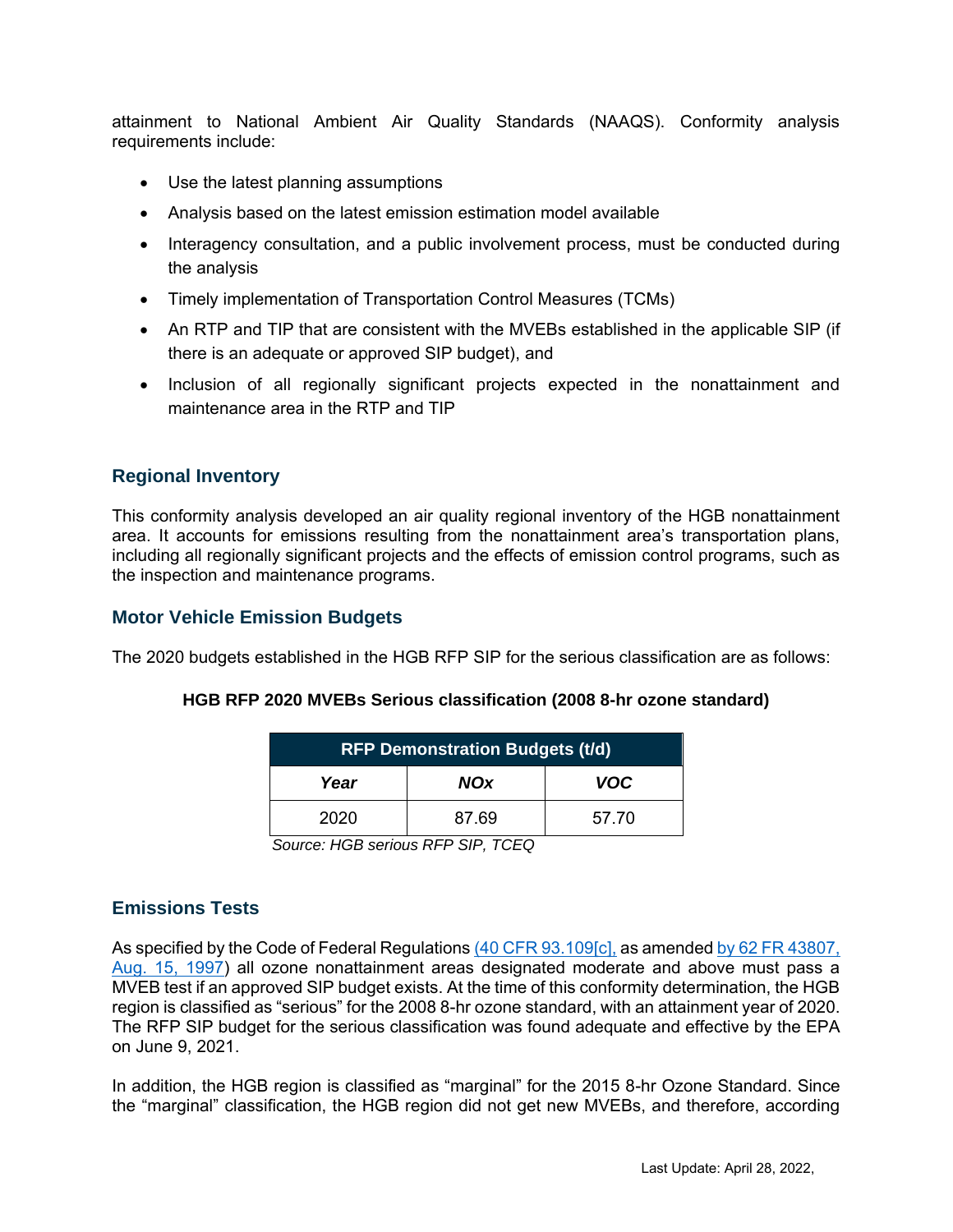with the conformity rule, must use previous ones established in the SIP for the *2008 Eight-Hour Ozone Standard.*

In this case, the budget test must be satisfied using the MVEBs established in the RFP SIP mentioned above. Specifically, this test is satisfied when ozone precursor (VOC and NOx) emissions for each analysis year are less than or equal to the MVEBs established in the SIP. For the test, the regional emission analysis should be performed for any years selected according to the conformity rule. The table below shows the results of this conformity analysis.

| Year | <b>NOx Emissions</b><br>(tpd) | <b>NOx Budget</b><br>(tpd) | <b>VOC Emissions</b><br>(tpd) | <b>VOC Budget</b><br>(tpd) | <b>VMT</b>  |
|------|-------------------------------|----------------------------|-------------------------------|----------------------------|-------------|
| 2020 | 77.00                         | 87.69                      | 51.59                         | 57.70                      | 187,732,361 |
| 2030 | 43.71                         | 87.69                      | 33.41                         | 57.70                      | 228,925,926 |
| 2040 | 38.15                         | 87.69                      | 25.05                         | 57.70                      | 268,588,372 |
| 2045 | 40.42                         | 87.69                      | 25.63                         | 57.70                      | 286,704,219 |